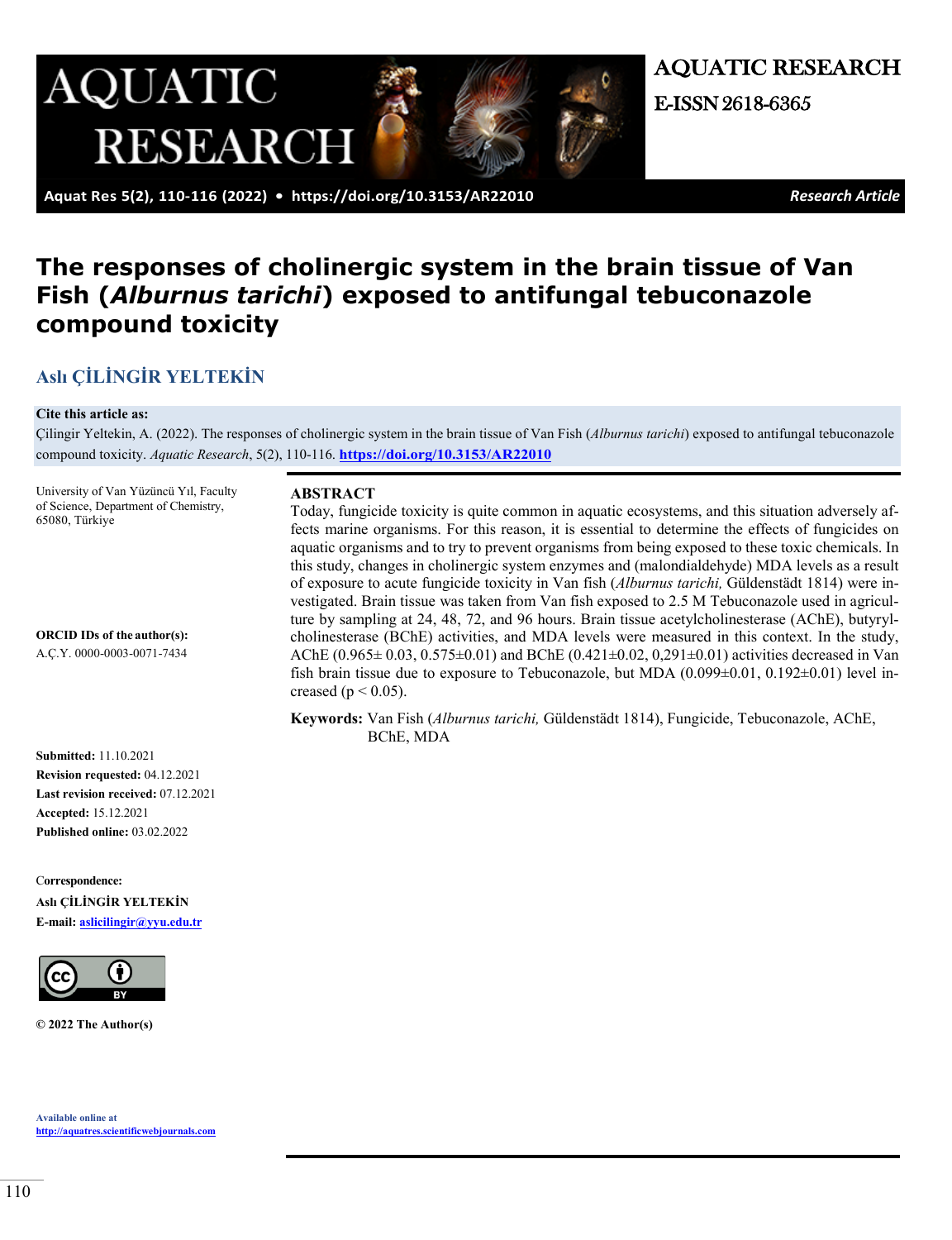#### **Introduction**

One of the most critical factors threatening human, animal, and environmental health is pesticide residues. In chemical control, pesticides should not harm the environment and human health while protecting plants from diseases. However, due to the unconscious use of pesticides against pests, many problems such as deterioration of the natural balance, environmental pollution, and resistance of pests arise. Therefore, attention should be paid to the biological, toxic, and physical properties of fungicides. In the studies, it was determined that tebuconazole from the triazole group does not disappear in a short time due to its long half-life (Batta, 2005). In a study investigating its residue in soil and water 120 days after spraying with tebuconazole used in agriculture active ingredient fungicide, it was determined that the residual amounts of the said fungicide were still high (Nasr et al. 2003). Systemically effective tebuconazole also prevents the synthesis of ergosterol in fungi and can cause toxic effects on organisms in the aquatic environment for a long time (Bayer Crop Science Limited, 2005; Yeltekin et al. 2018). In other studies investigating the effects of tebuconazole, it was determined that tebuconazole residues persist for a long time and cause toxicity in living tissues (Siek and Paszko 2021).

Reactive oxygen species (ROS) originating from environmental pollutants cause structural and functional changes in the cells of aquatic organisms and can also cause changes in biochemical parameters (Parvez and Raisuddin, 2005). It is stated that in the presence of oxidative stress, the tissue and cell membranes of fish can be easily oxidized due to their high polyunsaturated fatty acid content (Mendes, 2009). Lipids in the membranes of intracellular organelles are highly susceptible to free radical damage. Lipid peroxidation, which occurs when free radicals react with lipids, can have highly damaging effects. Lipid peroxidation leads to the production of large quantities of toxic by-products. These produced byproducts act as second messengers and exert their products in a region far from where they were produced. Damage from lipid peroxidation is highly detrimental to cell function (Devasagayam et al. 2003).

In general, terms, biomarkers are indicators of multiple toxic interactions such as physiological, biochemical, immunological, and histopathological effects caused by certain environmental pressures. Enzymes as biomarkers are usually associated with the first level of organization and can be considered an 'early warning sign. In this context, the enzymes to be regarded as biomarkers are esterases and oxidative stress enzymes. Cholinesterase enzymes are enzymes found in many tissues, body fluids, and plasma. They are divided into AChE and BChE according to their sensitivity to the inhibitor and

substrate specificity. AChE enzyme is the main cholinesterase enzyme found in muscle, brain, and erythrocyte membrane. ACh is an enzyme that catalyzes various choline decomposition reactions, such as butyrylcholine and acetylthiocholiniodide. AChE and butyrylcholinesterase are the most well known cholinesterase enzymes. One AChE enzyme molecule hydrolyzes  $4 \times 10^5$  ACh molecules per minute, and its 150 ms turnover time makes it the most effective hydrolytic enzyme. After the release of acetylcholine from the cholinergic synapses, the nerve transmissions are terminated due to its breakdown with the help of cholinesterases (Fetoui et al. 2010; Uçar et al. 2021; Yeltekin et al. 2020). They are among the acetylcholinesterase inhibitors with compounds such as pesticides and nerve gases. The AChE enzyme, which has a very high activity, breaks down approximately 25,000 acetylcholine (ACh) molecules per second. Chemicals inactivate the hydroxyl group of the serine amino acid in the enzyme's active site by phosphorylating it. As a result, the increase in acetylcholine in the cholinergic nerve junctions causes the smooth muscles to contract and the glands to secrete. The inhibitory effect on AChE activity shows that it also affects critical vital processes such as energy metabolism in nerve cells (Akdeniz, 2010). Therefore, studies on chemicals that cause cholinesterase inhibition are essential in terms of ecotoxicology. In addition to the studies on the activities of cholinesterases in serum or plasma, the relationship between brain acetylcholinesterase (AChE) inhibition and mortality is a very important point of view. Therefore, this study planned to investigate the effects of tebuconazole, which is widely used around Lake Van, on cholinergic enzymes (AChE, BChE) and malondialdehyde (MDA) in Van fish brain tissue.

#### **Material and Methods**

#### *Fish*

In the study, 80 Van fish of about 85-90 grams and 20-25 cm in length were used. The fish to be used in the study was obtained from Van Lake after obtaining the permission of the date 06.09.2018 and 08 number Van Yuzuncu Yil University Animal Research Ministry of Agriculture and the local ethics committee for animal experiments. After the fish were randomly distributed to 300 L water tanks, tebuconazole was applied after a one-week adaptation period. In the study, the water was constantly ventilated with oxygen stones, and the fish were fed twice a day, and the normal light process was applied. The tebuconazole concentration (2.5 M) to be administered Lutnicka et al. (2016). After the fish were kept in the anesthesia environment, they were separated into cranial incision tissues. Fish were sampled from both the concentration group and the control group at 24, 48, 72 and 96 hours.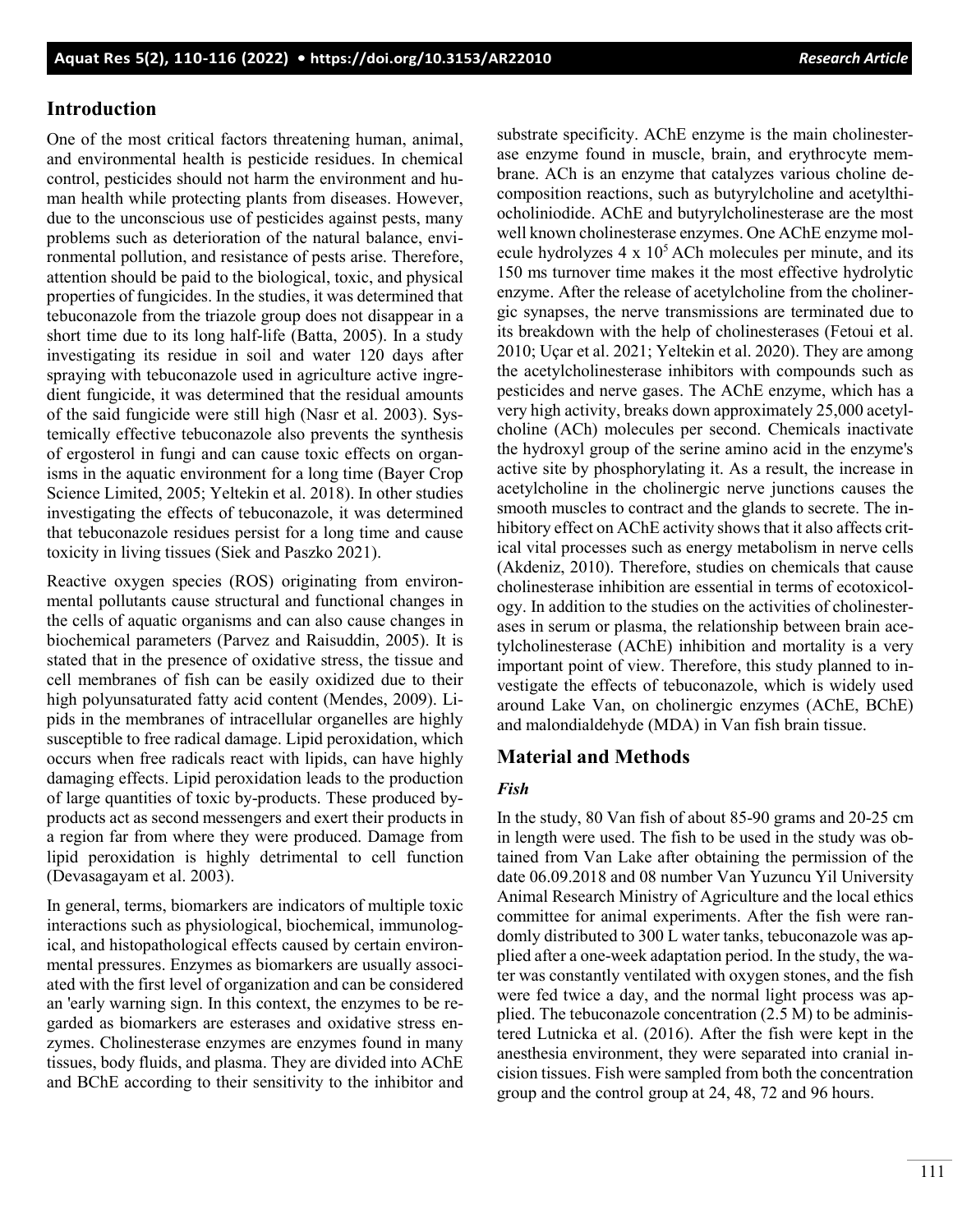#### *Measuring AChE/BChE Enzyme Activity*

In order to prepare for analysis, each tissue was homogenized for 5 minutes in a homogenizer by adjusting the pH to 7.4 in  $KH_2PO_4$  buffer at  $1/10$  w/w. The obtained homogenates were centrifuged at 3000 rpm for 15 minutes. The obtained supernatant was used to determine the amount of MDA with acetylcholinesterase (AChE) and butyrylcholinesterase (BChE) enzyme activities. AChE and BChE enzymes were determined spectrophotometrically according to the Ellman method. In the Ellman method, the thiol ester acetylthiocholine is used instead of the oxy ester acetylcholine as substrate. According to the principle of the Ellman method, acetylthiocholine is hydrolyzed by acetylcholinesterase, and the thiocholine released as a result of hydrolysis is combined with the Ellman reagent DTNB [5,5'-dithio-bis-(2-mtrobenzoic acid)] reacts. As a result of the reaction, yellow-colored chromophore TNB (5-thio-2-nitrobenzoic acid) is formed. The rate of formation (intensity of color) of this yellow compound formed at the end of the reaction is determined by measuring the absorbance at 412 nm (Ellman et al. 1961). The intensity of this yellow color is directly proportional to the AChE/BChE enzyme activity.

#### *Measuring Lipid Peroxidation (MDA)*

Homogenization of brain tissues was done according to Mis et al. (2018). This method was described by Placer et al. (1966) is based on the reaction of malondialdehyde (MDA), one of the aldehyde products of lipid peroxidation, with thiobarbituric acid (TBA). The resulting MDA forms a pink complex with TBA. The absorbance of this solution is measured at 532 nm with a spectrophotometer to determine the degree of lipid peroxidation.

#### *Statistical Analysis*

The one-way analysis of variance (ANOVA) and Duncan tests were performed to test statistically significant differences between the experimental groups using SPSS Software (version SPSS18.0). Statistical decisions were made with a significance level of  $p<0.05$ .

#### **Results and Discussion**

Oxidative stress occurs as a reaction to the stress caused by the effects of chemicals such as fungicides and pesticides, which damages the enzyme systems of all living things. It is of great importance to evaluate the oxidative stress parameter and the activity of neurotransmitter enzymes after exposure to a therapeutic agent or synthetic chemical compounds. The effect of oxidative stress biomarkers obtained in this study on its function is summarized in Figure 1, Figure 2 and Figure 3. The study's findings, the brain tissue AChE enzyme levels of Van fish decreased as the exposure time increased at the same tebuconazole concentration. It was observed that there was a significant decrease, especially at the 96th hour. These observed differences were also found to be statistically significant ( $p<0.05$ ) (Fig.1).

According to the results obtained in the study, brain tissue BChE enzyme level of Van fish exposed to tebuconazole decreases as time progresses. It shows a statistically significant decrease especially after the 48th hour ( $p<0.05$ ) (Fig. 2).

Malondialdehyde, one of the most important markers of oxidative stress, gave significant responses after tebuconazole application in the brain tissue of Van Fish. According to the results obtained, it was observed that the level of lipid peroxidation increased immediately after tebuconazole exposure started. It was determined that the MDA level increased as the exposure time increased. These observed differences were also found to be statistically significant ( $p<0.05$ ) (Fig. 3)

**Figure 1.** Van Fish brain tissue AChE activity exposed to tebuconazole

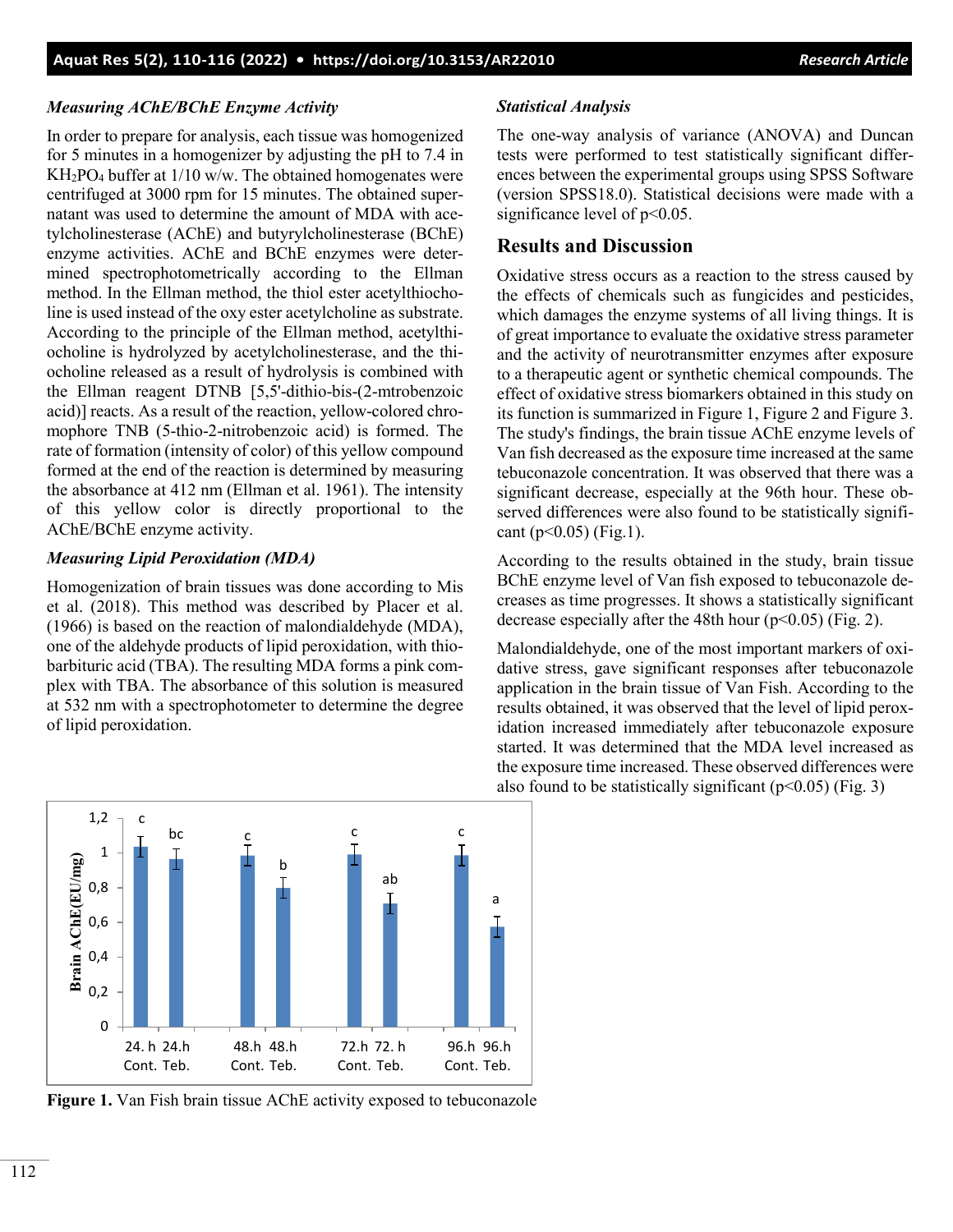

**Figure 2.** Van Fish brain tissue BChE activity exposed to tebuconazole



**Figure 3.** Van Fish brain tissue MDA level exposed to tebuconazole

Azole fungicides are a broad chemical class used to control molds and fungal infections on plants. These chemicals are also applied to ornamentals in commercial/residential applications. Triticonazole is one such triazole fungicide, but toxicity data are scarce on the potential for sublethal effects in nontarget aquatic organisms compared to other triazole fungicides. This study determined whether exposure to Tebuconazole would cause changes in Van Fish brain tissue AChE, BChE, and MDA levels. According to the findings, it was determined that Tebuconazole, an azole compound, decreased AChE and BChE levels by increasing oxidative stress in the brain tissue of Van fish. As the exposure time to the applied tebuconazole increases, the free radicals formed to increase and start the destruction in metabolism. As a result, AChE and BChE enzyme systems may be damaged, and their secretion may decrease. Similarly, in other studies with pesticides, AChE and BChE levels were found to decrease (Atamanalp et al. 2021). Santana et al. (2021) conducted a study examining the enzyme change by applying toxicity to fish with pesticides, herbicides and fungicides. In this study, it was determined that AChE and BChE levels of fish decreased in all three pesticide, fungicide and herbicide applications and even caused inhibition in some of them. It was determined that if the pesticide used was an organophosphate compound, it completely inhibited AChE and BChE enzymes, but the activation was significantly reduced in other pesticides and fungicides (Alak et al. 2019a, Alak et al. 2019b; Ramírez-Santana et al. 2020). It was determined that the oxidative stress levels in the larvae increased with the fungicide triticonazole compound applied to zebrafish larvae (Souders et al. 2020).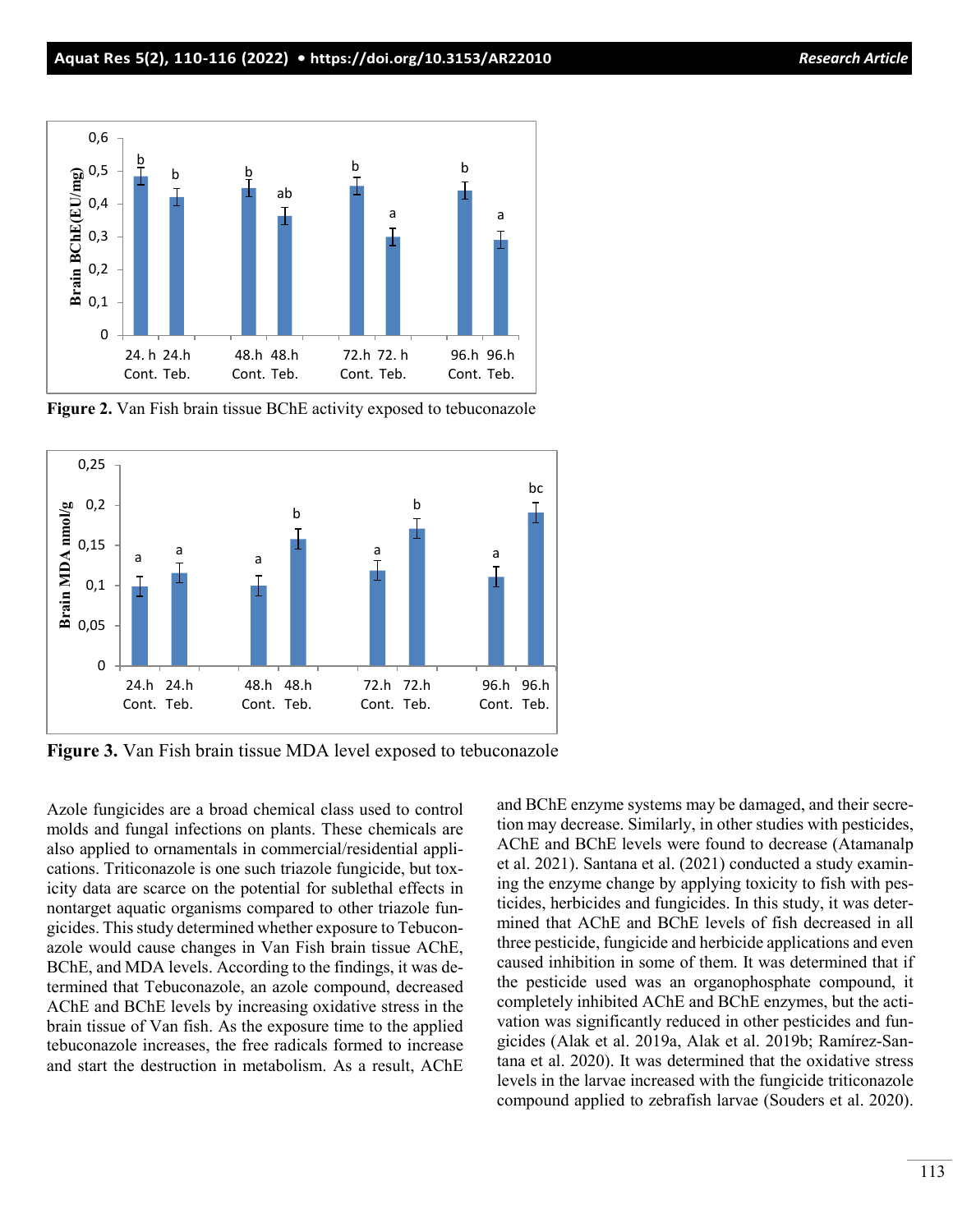Again, a study was conducted in rats with tebuconazole fungicide. This study determined that Tebuconazole caused oxidative stress in tissues and triggered apoptosis (Nong et al. 2020). As with organophosphates, it has been determined that other pesticides- fungucide can inhibit the AChE enzyme. AChE is frequently used as toxic indicators of fungucide. The amount of neurotransmitter acetylcholine in sympathetic synapses, neuromuscular junctions and central nervous system. It has been reported that the inhibition of this enzyme, which regulates animals and humans, greatly affects (Glusczak et al., 2007). Acetylcholinesterase is an enzyme that controls impulse transmission by hydrolyzing acetylcholine in cholinergic synapses and terminating its function. Accumulation of acetylcholine as a result of enzyme inhibition causes excessive presynaptic stimulation, the continuation of the event results in paralysis and death (Sepici-Dincel et al., 2009).

It is known that free radicals increasing with pesticides and oxidative stress increasing with these reduce antioxidant enzymes. As a result, lipid peroxide formation (LPO) increases. Increasing LPO causes an increase in MDA, damaging the tissue cells and membrane structure (Fetouni et al. 2010). LPO formed in the membrane structure affects the permeability of the cell membrane and causes the disruption of intracellular balances (Gao et al. 2020). Our study determined that the brain tissue malondialdehyde level increased over time with tebuconazole application. This shows that the toxicity of azole compounds creates oxidative stress and increases the formation of free radicals. Our study determined that the brain tissue malondialdehyde level increased over time with tebuconazole application. This shows that the toxicity of azole compounds creates oxidative stress and increases the formation of free radicals. The free radicals formed can destroy the brain tissue, especially the lipid structure. In other studies, it was determined that exposure to fungicide increased the level of LPO (Das et al. 2020). Again, a study was conducted in which rainbow trout was exposed to azole compounds. In the study, oxidative stress and neurotoxic effects in fish were investigated. As a result, it was determined that azole compounds significantly increased oxidative stress and MDA levels (Rossi et al. 2020). Bartu et al. conducted a study investigating the inhibition of azole compounds on AChE and BChE. In the study, they revealed that AChE and BChE inhibitors are competitive inhibitors with enzyme kinetic experiments. Azole compounds have been reported to increase oxidative stress, increase MDA and inhibit the activity of AChE, and AChE measurement has been shown to be useful as a good biomarker. From this study and other studies, it is understood that ROS has an important role in fish tissue fungicide azole toxicity (Rafael et al. 2021).

#### **Conclusion**

Understanding this balance is essential to assess the complexity of toxicological effects in tissues. For aquatic toxicology, AChE and BChE enzymes are indicators that can be very effective in toxicology studies. Therefore, it is essential to investigate tissue-specific toxicity in elucidating toxic metabolism. In this study, the acute toxicity mechanism caused by tebuconazole fungicide in Van fish brain tissue was tried to be clarified by the approaching multi-biomarker (AChE, BChE activity, and MDA) parameters. When the data were interpreted, it was concluded that oxidative stress induced by tebuconazole fungicide in the brain tissue due to acute administration causes oxidative damage in the structural and functional activities of the cell by affecting the cholinergic system, inhibiting enzyme activities, and causing lipid peroxidation. Hence, to identify robust cause-effect relationships between fungucides and fish ChEs, future studies should turn their focus on filling the gaps found here.

#### **Compliance with Ethical Standard**

**Conflict of interests:** The authors declare that for this article they have no actual, potential or perceived conflict of interests.

**Ethics committee approval:** This study was conducted by Van Yüzüncü Yıl University Animal Experiments Ethics Committee (Ethics approval no: date 06.09.2018 and 08 number)

**Funding disclosure:** - **Acknowledgments:** - **Disclosure:** -

#### **References**

**Akdeniz, Ö. (2019).** Asetilkolinesteraz ve bütirilkolinesteraz enzimleri üzerinde bazı pestisitlerin etkilerinin incelenmesi. Ağrı: İbrahim İbrahim Çeçen Üniversitesi, Fen Bilimleri Enstitüsü, Yüksek Lisans Tezi, Ağrı, Türkiye.

**Alak, G., Yeltekin, A.Ç., Özgeriş, B.F., Parlak, V., Uçar, A., Keleş, M.S., Atamanalp, M. (2019a).** Therapeutic effect of N- acetyl cysteine as an antioxidant on rainbow trout's brain in cypermethrin toxicity. *Chemosphere,* 221, 30-36. <https://doi.org/10.1016/j.chemosphere.2018.12.196>

**Alak, G., Ucar, A., Yeltekin, A. Ç., Parlak, V. Nardemir, G., Kızılkaya, M., Taş, İ. H., Yılgın, M., Atamanalp, M., Topal, A., Kocaman, E.M., Yanık, T. (2019b).** Neurophysiological responses in the brain tissues of rainbow trout (*Oncorhynchus mykiss*) treated with bio-pesticide, *Drug and Chemical Toxicology*, 42(2), 203-209.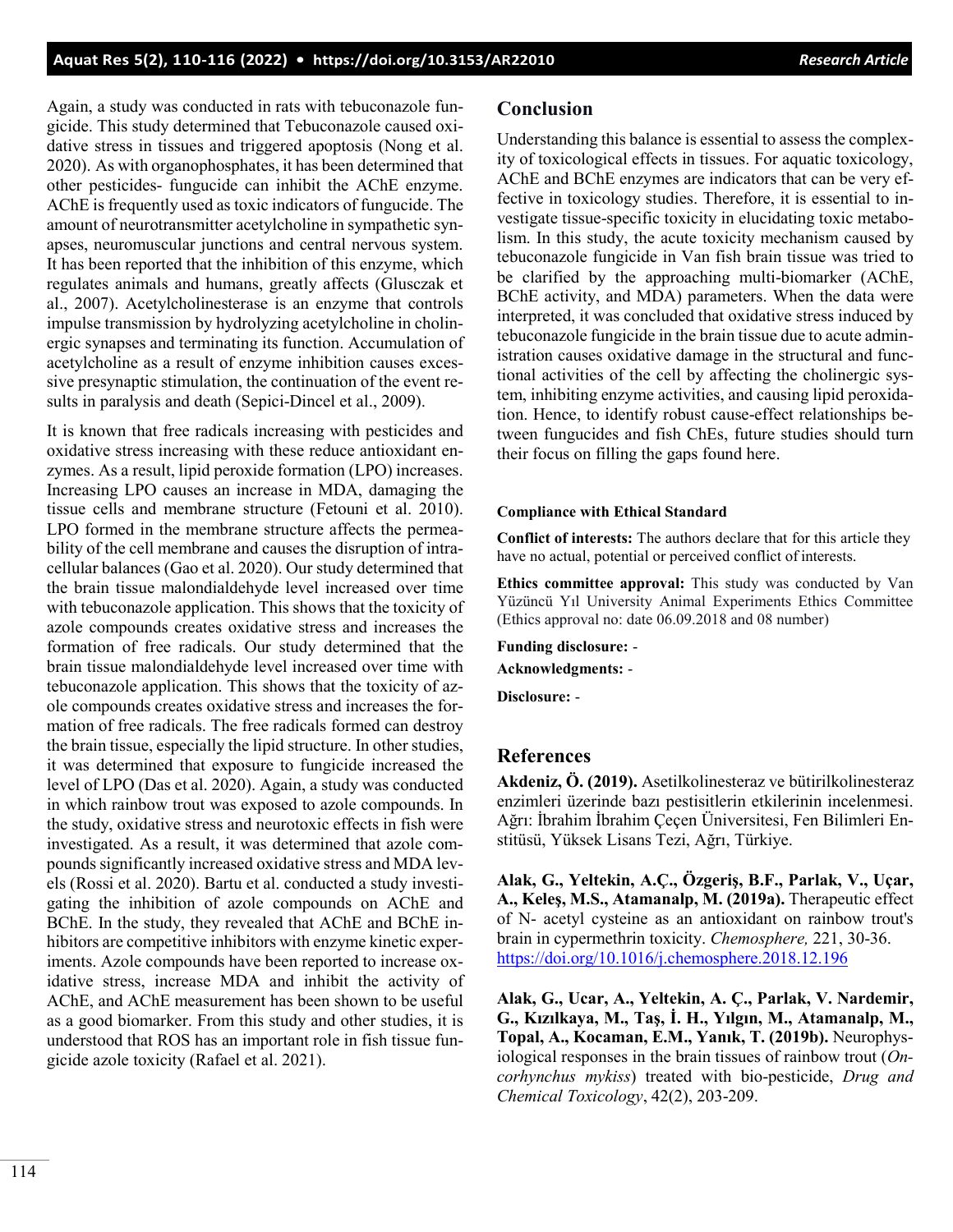#### <https://doi.org/10.1080/01480545.2018.1526180>

**Atamanalp, M., Parlak, V., Betül Özgeriş, F., Yeltekin, A.Ç., Ucar, A. Keleş, M.S., Alak, G. (2021).** Treatment of oxidative stress, apoptosis, and DNA injury with N-acetylcysteine at simulative pesticide toxicity in fish. *Toxicology Mechanisms and Methods,* 31(3), 224-234. <https://doi.org/10.1080/15376516.2021.1871794>

**Batta, Y.A. (2005).** Control of the lesser grain borer (*Rhyzopertha dominica* (F.), *Coleoptera: Bostrichidae*) by treatments with residual formulations of Metarhizium anisopliae (*Metschnikoff*) Sorokin (*Deuteromycotina: Hyphomycetes*). *Journal of Stored Products Research*. 41(2), 221-229. <https://doi.org/10.1016/j.jspr.2004.03.007>

**Bayer Crop Science Limited, (2005).** Enviromental information sheet folicur® MAPP number 11278. CPA Guidance Notes version3.©EIS.

**Devasagayam, T.P.A., Boloor, K.K., Ramsarma, T. (2003).** Methods for estimating lipid peroxidation: Analysis of merits and demerits (minireview). *Indian Journal of Biochemistry and Biophysics,* 40(5), 300-308.

**Das, S.K., Maji, S. Wechman, S.L., Bhoopathi, P., Pradhan A.K., Talukdar S., Sarkar, D., Landry, J., Guo, C. Wang, X.Y., Cavenee W.K., Emdad, L., Fisher, P.B. (2020).** MDA-9/Syntenin (SDCBP): Novel gene and therapeutic target for cancer metastasis, *Pharmacological Research,* 155, 104695.

<https://doi.org/10.1016/j.phrs.2020.104695>

**Ellman, G.L., Courtney, K.D., Andres, V. (1961).** A new and rapid colorimetric determination of acetylcholinesterase activity. *Biochem Pharmacology.,* 7, 88-95. [https://doi.org/10.1016/0006-2952\(61\)90145-9](https://doi.org/10.1016/0006-2952(61)90145-9)

**Fetoui, H., Makni, M., Garoui, E.M., Zegha, N. (2010).** Toxic effects of lambda-cyhalothrin, a synthetic pyrethroid pesticide, on the rat kidney: Involvement of oxidative stress and protective role of ascorbic acid. *Experimental and Toxicologic Pathology*, 62(6), 593-599. <https://doi.org/10.1016/j.etp.2009.08.004>

**Gao, B., Saralamba, S., Lubell, Y., White, L.J., Dondorp, A.M., Aguas, R. (2020).** Determinants of MDA impact and designing MDAs towards malaria elimination. *Epidemiology And Global Health,* 9, e51773. <https://doi.org/10.7554/eLife.51773>

**Glusczak, L., Miron, D.D.S., Moraes, B.S., Simões, R.R., Schetinger, M.R.C., Vânia, V.M., Loro, L., (2007).** Acute effects of glyphosate herbicide on metabolic and enzymatic parameters of silver cafish (Rhamdia Quelen). *Comparative Biochemistru Biochemistrand Physiology Part C.,* 146, 519- 524.

<https://doi.org/10.1016/j.cbpc.2007.06.004>

**Lutnicka, H., Bojarskı, B., Ludwıkowska, A., Wroñska, D., Kamıñska, T., Szczygıe £, J., Troszok, A., Szabelan, K., Formıckı, G. (2016).** Hematological alterations as a response to exposure to selected fungicides in common carp (*Cyprinus carpio L*.). *Folia Biologica (Kraków),* 64(4), 235- 244.

[https://doi.org/10.3409/fb64\\_4.235](https://doi.org/10.3409/fb64_4.235)

**Mis, L., Comba, B., Uslu, S. and Yeltekin, A. Ç. (2018).** Effect of wheatgrass on DNA damage, oxidative stress index and histological findings in diabetic rats. *International Journal of Morphology*, 36(4), 1235-1240. <https://doi.org/10.4067/S0717-95022018000401235>

**Nasr, I.N., Ahmed, N.S., Al-Maz, M.M. (2003).** Effect of boiling and some environmental factors on residues behaviour of penconazole fungicide on vine leaves. *Annals of Agricultural Science (Cairo),* 48, 365-372.

**Nong, Q.Y., Liu, Y.A., Qin, L.T., Liu, M. Mo, L.Y., Liang, Y.P., Zeng H.H. (2020).** Toxic mechanism of three azole fungicides and their mixture to green alga *Chlorella pyrenoidosa*, *Chemosphere,* 262, 127793. <https://doi.org/10.1016/j.chemosphere.2020.127793>

**Placer, Z.A., Cushman, L., Johnson, B.C. (1966).** Estimation of products of lipid peroxidation (Malonyl dialdehyde) in biological fluids. *Analytical Biochemistry*, 16(2), 359-364. [https://doi.org/10.1016/0003-2697\(66\)90167-9](https://doi.org/10.1016/0003-2697(66)90167-9)

**Parvez, S., Raisuddin, S. (2005).** Protein carbonyls: novel biomarkers of exposure to oxidative stress-inducing pesticides in freshwater fish *Channa punctata* (Bloch), *Environmental Toxicology and Pharmacology,* 20(1), 112-117. <https://doi.org/10.1016/j.etap.2004.11.002>

**Rafael, D.S., Azevedo, Kivia, V.G., Falcão, Caio R.D. Assis, Regildo M.G. Martins, Marlyete, C. Araújo, Gilvan T. Yogui, Jorge L. Neves, Gustavo M. Seabra, Maria B.S. Maia, Ian P.G. Amaral, Ana C.R. Leite, Ranilson Bezerra S. (2021).** Effects of pyriproxyfen on zebrafish brain mitochondria and acetylcholinesterase, *Chemosphere,* 263, 128029.